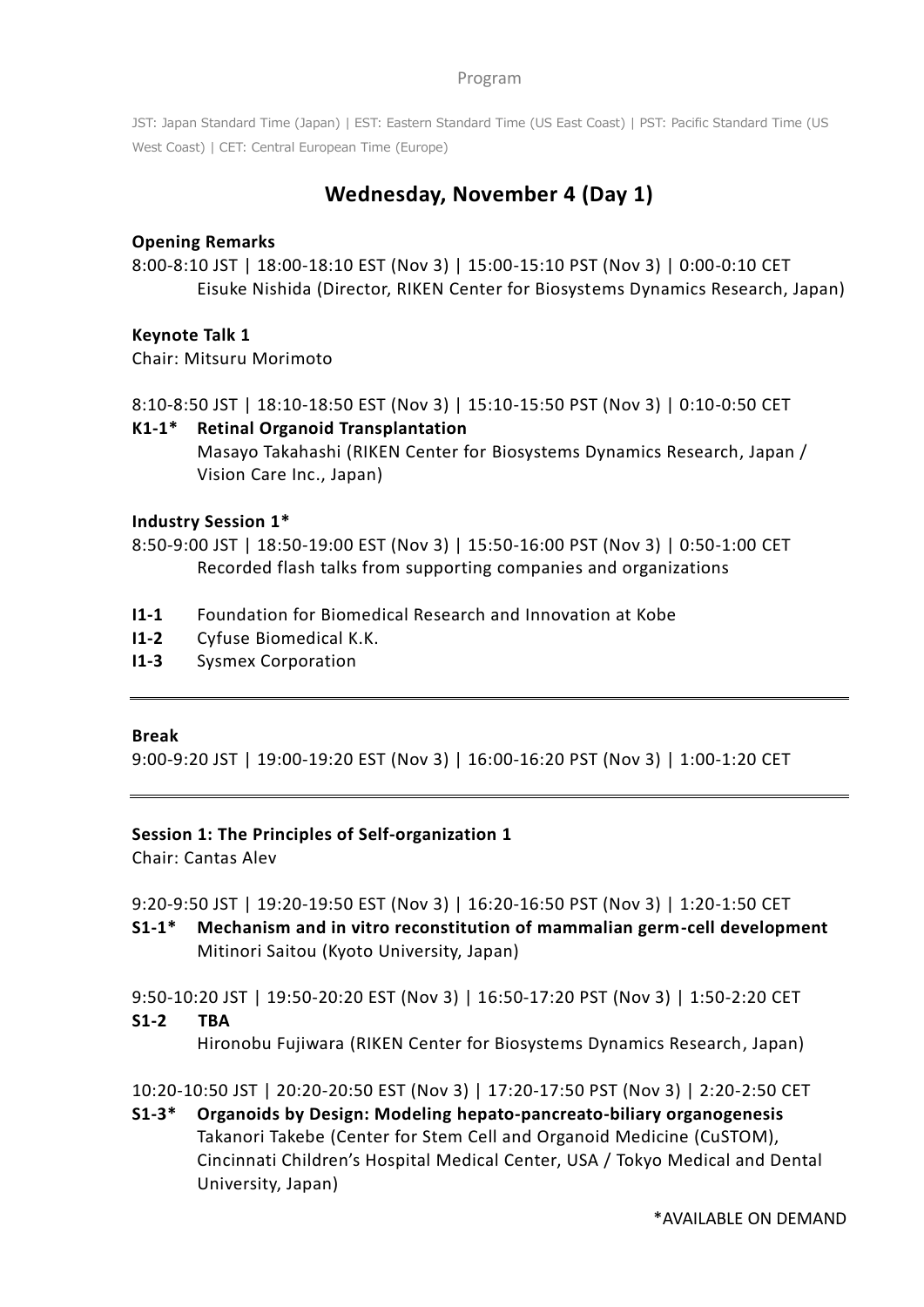JST: Japan Standard Time (Japan) | EST: Eastern Standard Time (US East Coast) | PST: Pacific Standard Time (US West Coast) | CET: Central European Time (Europe)

# **Session 2: The Principles of Self-organization 2**

Chair: Hironobu Fujiwara

17:00-17:30 JST | 3:00-3:30 EST | 0:00-0:30 PST | 9:00-9:30 CET

**S2-1\* Genetic Engineering iPS cells for modulating immunogenicity** Akitsu Hotta (Center for iPS Cell Research and Application (CiRA), Kyoto University, Japan)

17:30-17:45 JST | 3:30-3:45 EST | 0:30-0:45 PST | 9:30-9:45 CET

**S2-2 Generation of nail organ from unipotent nail stem cells expanded in 3D organoid culture system** Makoto Takeo (RIKEN Center for Biosystems Dynamics Research, Japan)

17:45-18:00 JST | 3:45-4:00 EST | 0:45-1:00 PST | 9:45-10:00 CET

**S2-3\* Toward Synthetic Embryology and Induced Embryogenesis from Cultured Cells** Cody Kime (RIKEN Center for Biosystems Dynamics Research, Japan)

18:00-18:30 JST | 4:00-4:30 EST | 1:00-1:30 PST | 10:00-10:30 CET

**S2-4 Human Time vs. Mouse Time with Recapitulated Segmentation Clocks** Miki Ebisuya (EMBL Barcelona, Spain)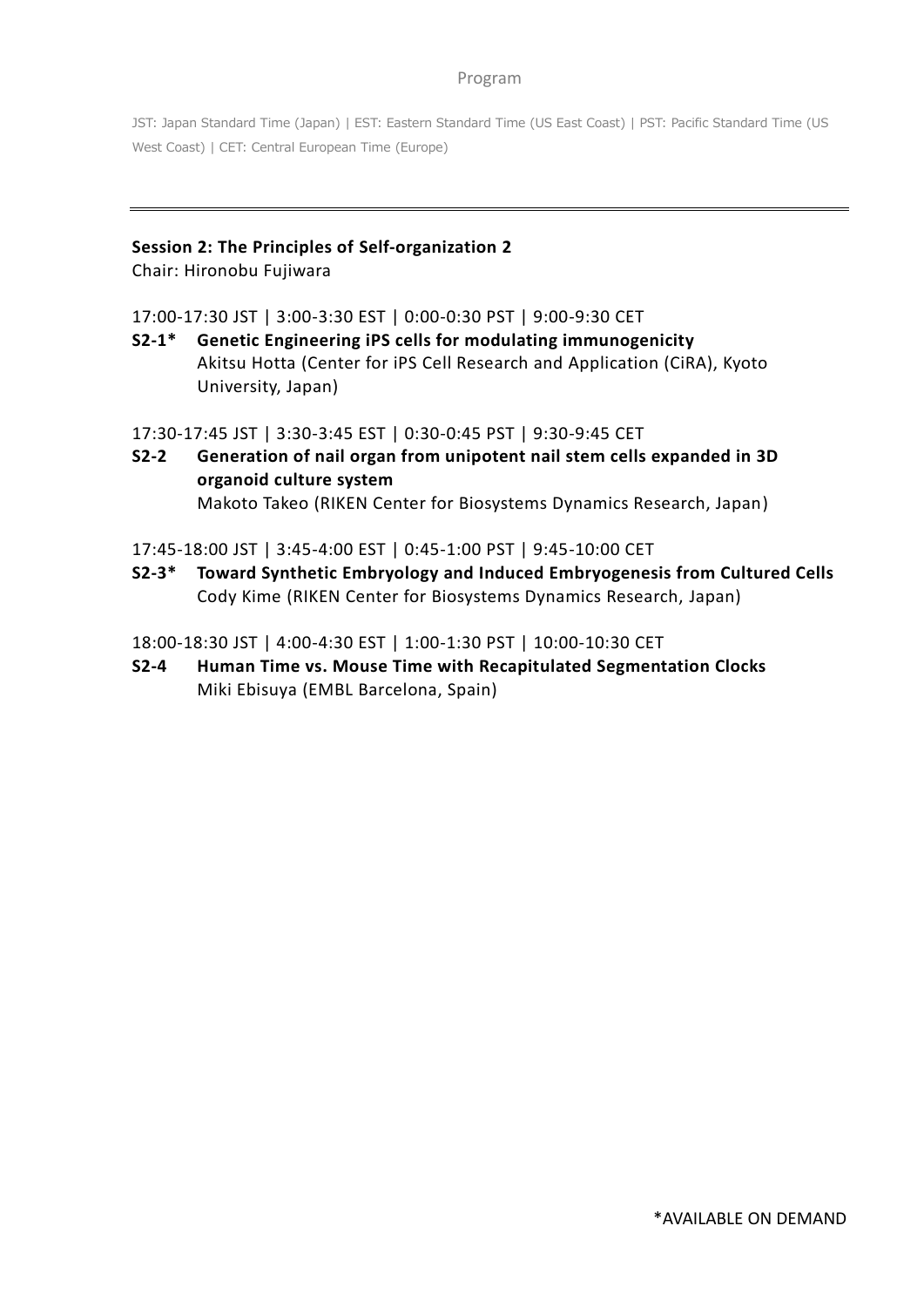JST: Japan Standard Time (Japan) | EST: Eastern Standard Time (US East Coast) | PST: Pacific Standard Time (US West Coast) | CET: Central European Time (Europe)

# **Thursday, November 5 (Day 2)**

## **Session 3: Memorial Session of Dr. Yoshiki Sasai**

Chair: Mitinori Saitou

8:00-8:30 JST | 18:00-18:30 EST (Nov 4) | 15:00-15:30 PST (Nov 4) | 0:00-0:30 CET

**S3-1\* Development of 3-dimensional telencephalic tissue induction from human pluripotent stem cells in Sasai lab** Hideya Sakaguchi (RIKEN Center for Biosystems Dynamics Research, Japan)

8:30-9:00 JST | 18:30-19:00 EST (Nov 4) | 15:30-16:00 PST (Nov 4) | 0:30-1:00 CET

**S3-2\* Dynamic transcriptional control of neural stem cells** Ryoichiro Kageyama (Kyoto University, Japan)

9:00-9:30 JST | 19:00-19:30 EST (Nov 4) | 16:00-16:30 PST (Nov 4) | 1:00-1:30 CET

**S3-3\* Cell fate trajectories in cortical organoids in development and disease** Flora Vaccarino (Yale University, USA)

### **Industry Session 2\***

9:30-9:45 JST | 19:30-19:45 EST (Nov 4) | 16:30-16:45 PST (Nov 4) | 1:30-1:45 CET Recorded flash talks from supporting companies and organizations

- **I2-1** YAMAHA MOTOR CO., LTD.
- **I2-2** CELLINK KK
- **I2-3** MATRIXOME, Inc.
- **I2-4** Nissan Chemical Corporation

### **Break**

9:45-10:00 JST | 19:45-20:00 EST (Nov 4) | 16:45-17:00 PST (Nov 4) | 1:45-2:00 CET

### **Session 4: Engineering Approaches**

Chair: Ryuji Yokokawa

10:00-10:30 JST | 20:00-20:30 EST (Nov 4) | 17:00-17:30 PST (Nov 4) | 2:00-2:30 CET

**S4-1\* Multi-cellular engineered living systems for neurological diseases** Roger D. Kamm (Massachusetts Institute of Technology, USA)

10:30-11:00 JST | 20:30-21:00 EST (Nov 4) | 17:30-18:00 PST (Nov 4) | 2:30-3:00 CET

# **S4-2\* Microfluidics for organoid research**

Shoji Takeuchi (The University of Tokyo, Japan)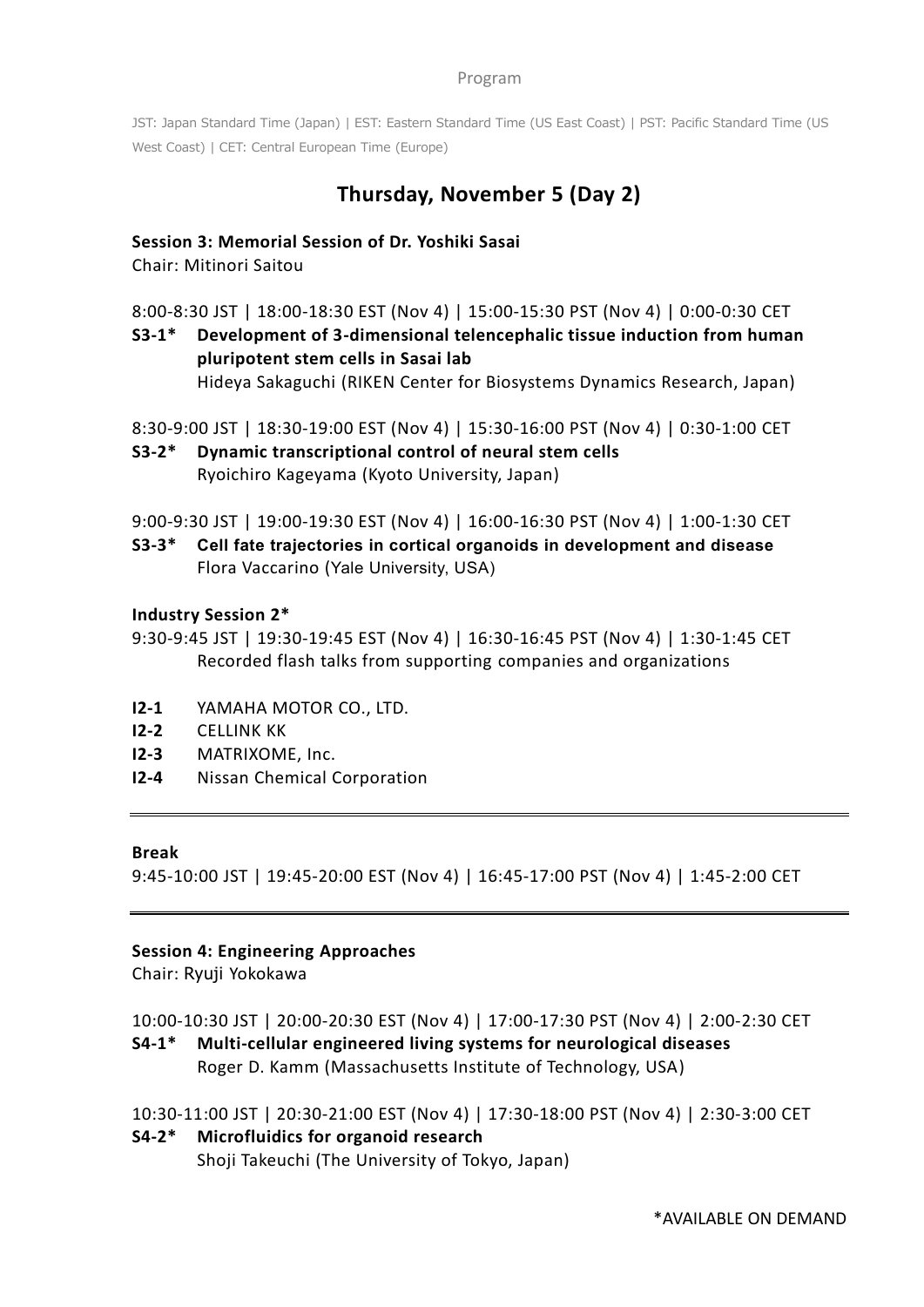JST: Japan Standard Time (Japan) | EST: Eastern Standard Time (US East Coast) | PST: Pacific Standard Time (US West Coast) | CET: Central European Time (Europe)

# 11:00-11:15 JST | 21:00-21:15 EST (Nov 4) | 18:00-18:15 PST (Nov 4) | 3:00-3:15 CET

**S4-3\* Transient expression of NFIA enables glial competency and the rapid derivation of astrocytes from human NSCs** Jason Tchieu (Center for Stem Cell & Organoid Medicine (CuSTOM), Cincinnati Children's Hospital Medical Center, USA)

11:15-11:30 JST | 21:15-21:30 EST (Nov 4) | 18:15-18:30 PST (Nov 4) | 3:15-3:30 CET **S4-4\* Lighting JeWells: towards an innovative HCS platform for organoids and its biomedical applications**

Anne Beghin (National University of Singapore, Singapore)

## **Session 5: Cutting Edge Technologies**

Chair: Minoru Takasato

17:00-17:30 JST | 3:00-3:30 EST | 0:00-0:30 PST | 9:00-9:30 CET

**S5-1 Understanding of gastrointestinal diseases using organoid technology** Toshiro Sato (Keio University School of Medicine, Japan)

17:30-18:00 JST | 3:30-4:00 EST | 0:30-1:00 PST | 9:30-10:00 CET

**S5-2\* Engineering Organoids-on-a-chip** Matthias P. Lutolf (École Polytechnique Fédérale de Lausanne (EPFL), Switzerland)

18:00-18:30 JST | 4:00-4:30 EST | 1:00-1:30 PST | 10:00-10:30 CET

**S5-3 Lineage recording reveals dynamics of cerebral organoid regionalization** J. Gray Camp (Institute of Molecular and Clinical Ophthalmology Basel, University of Basel, Switzerland)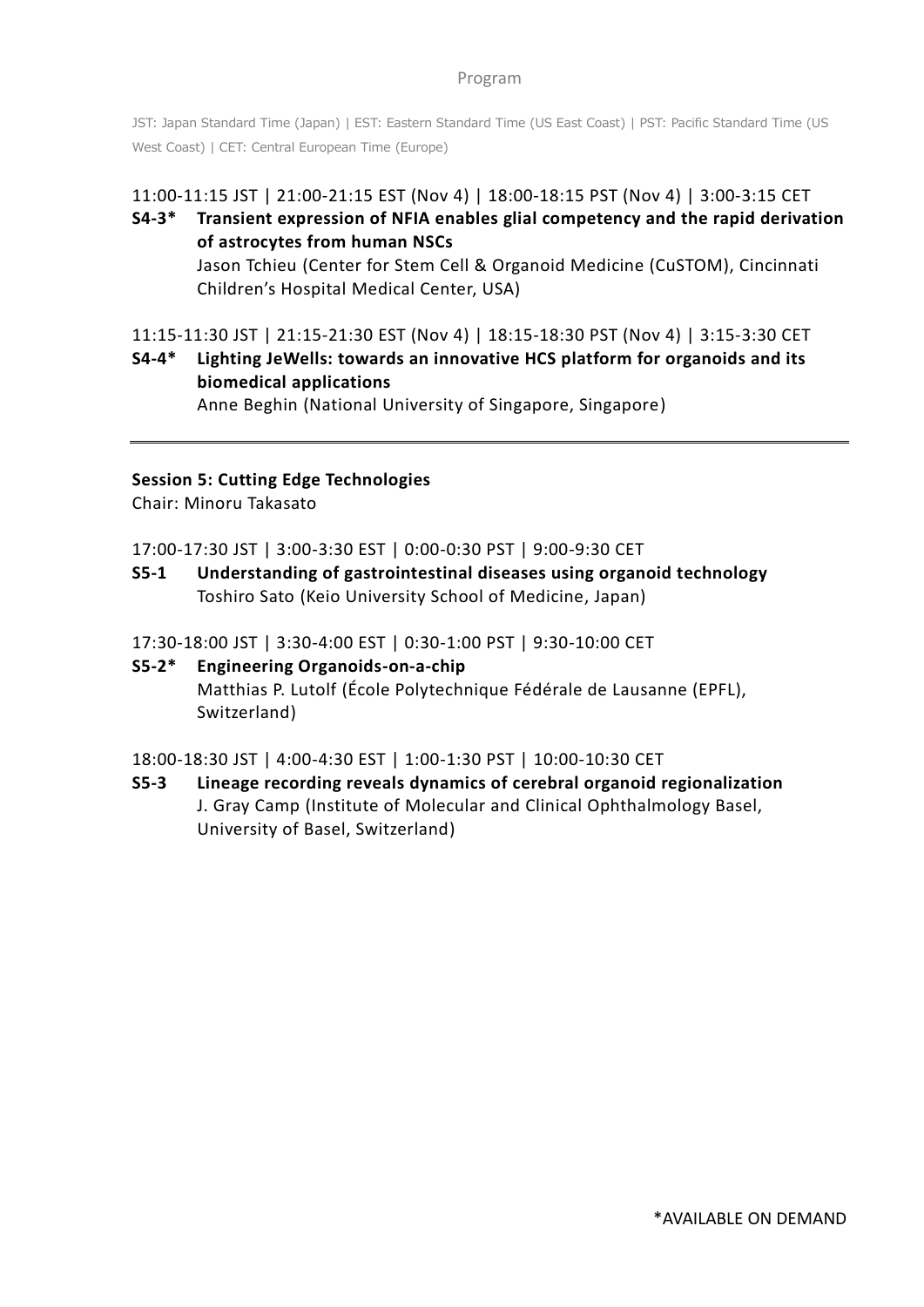JST: Japan Standard Time (Japan) | EST: Eastern Standard Time (US East Coast) | PST: Pacific Standard Time (US West Coast) | CET: Central European Time (Europe)

# **Friday, November 6 (Day 3)**

## **Session 6: Modeling Development and Disease 1**

Chair: Makoto Takeo

8:00-8:30 JST | 18:00-18:30 EST (Nov 5) | 15:00-15:30 PST (Nov 5) | 0:00-0:30 CET

**S6-1\* Single cell transcriptomics reveals a signaling roadmap coordinating endoderm and mesoderm lineage diversification during foregut organogenesis** Aaron M Zorn (Center for Stem Cell & Organoid Medicine (CuSTOM), Cincinnati Children's Hospital Medical Center, USA)

8:30-9:00 JST | 18:30-19:00 EST (Nov 5) | 15:30-16:00 PST (Nov 5) | 0:30-1:00 CET

**S6-2\* Induction of tracheal mesoderm and chondrocyte from pluripotent stem cells in mouse and human**

Mitsuru Morimoto (RIKEN Center for Biosystems Dynamics Research, Japan)

9:00-9:30 JST | 19:00-19:30 EST (Nov 5) | 16:00-16:30 PST (Nov 5) | 1:00-1:30 CET

**S6-3\* Lung organoids derived from human pluripotent stem cells** Hans-Willem Snoeck (Columbia Center for Human Development, USA)

### **Industry Session 3\***

- 9:30-9:40 JST | 19:30-19:40 EST (Nov 5) | 16:30-16:40 PST (Nov 5) | 1:30-1:40 CET Recorded flash talks from supporting companies and organizations
- **I3-1** AGC Inc.
- **I3-2** RORZE Lifescience Inc.
- **I3-3** Sumitomo Electric Industries Ltd.

### **Break**

9:40-10:00 JST | 19:40-20:00 EST (Nov 5) | 16:40-17:00 PST (Nov 5) | 1:40-2:00 CET

### **Session 7: Modeling Development and Disease 2**

Chair: Toshiro Sato

10:00-10:30 JST | 20:00-20:30 EST (Nov 5) | 17:00-17:30 PST (Nov 5) | 2:00-2:30 CET

**S7-1 Generating 3-dimensional organs of the urinary tract using human iPS cells** Minoru Takasato (RIKEN Center for Biosystems Dynamics Research, Japan)